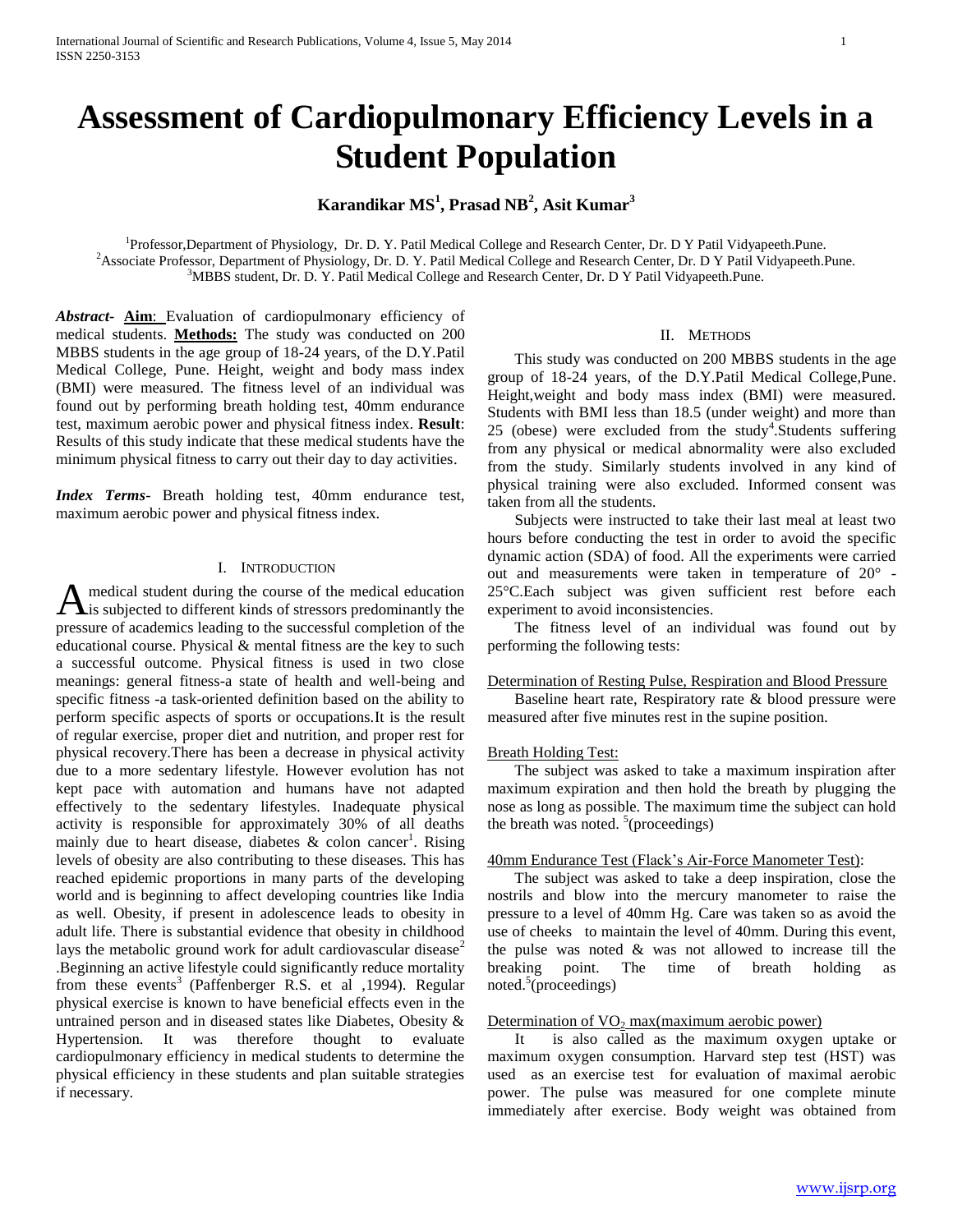Body weight scale & pulse rate was joined in the Astrand's Ryhming Nomogram to obtain the value of  $VO<sub>2</sub>$  max.<sup>6</sup>

#### Determination of Physical Fitness Index (PFI)

 PFI was calculated by measuring heart rate after performing Harvard step test (HST) which is a common method used to assess cardio - respiratory fitness. It is based on the heart rate recovery following a given work load of 5 minutes. The subject was instructed to step up and down on a 51 cm high bench for 5 minutes or up to exhaustion. Exhaustion is defined as the time when the subject cannot maintain the stepping rate for 15 seconds when the rate of stepping is set at 30 cycles per minute.<sup>7-1</sup>  $9^9$  Each cycle constituted 1step up and 1 step down. Immediately at the end of this protocol,the subject was asked to sit down. The pulse was counted between 1 to 1.5 minutes, 2 to 2.5 minutes and 3 to 3.5minutes. Fatigue index was calculated as follows:

**FATIGUE INDEX** = 
$$
\frac{\text{duration of exercise in sec x 100}}{2 \text{ x (sum of pulse counts during recovery)}}
$$

 The study was approved by the institutional ethics committee. The samples were analysed using the linear regression test. Values are expressed as coefficients and were found to be significant if  $p$  values were greater than 0.05  $\&$ power of the performed test was greater than 0.800. Computations were performed using Sigma-Stat statistical package (Jandel Scientific, version 4 for Windows 95, SPSS Inc., Chicago, USA).

#### III. RESULTS

#### **Table 1: Physical Fitness Parameters**

\* Indicates significance where: *p* value < 0.05 and Power of the test  $> 0.800$ 

| Parameter                      | <i>p</i> Value | Power of test |
|--------------------------------|----------------|---------------|
| <b>Resting Pulse</b>           | $0.001*$       | $1.000*$      |
| (beats/min)                    |                |               |
| <b>Respiratory Rate</b>        | $0.001*$       | $1.000*$      |
| (per minute)                   |                |               |
| <b>Systolic Blood Pressure</b> | $0.001*$       | $1.000*$      |
| (mm of Hg)                     |                |               |
| Diastolic Blood Pressure       | $0.001*$       | $1.000*$      |
| (mm of Hg)                     |                |               |
| $VO2$ max                      | $0.001*$       | $0.946*$      |
| (lits/min)                     |                |               |
| 40 mm Endurance test           | $0.009*$       | 0.740         |
| (in seconds)                   |                |               |
| <b>Breath Holding</b>          | $0.004*$       | $0.814*$      |
| (in seconds)                   |                |               |
| Fatigue Index                  | $0.001*$       | 1.000*        |
| (in percentage)                |                |               |

 Measurement of pulse rate was statistically significant with the "p" value of 0.001 and the power of the performed test was 1.000 indicating the normal distribution of the values in this age group. Respiratory rate estimations showed a *p* value of 0.001 and the power of the test was 1.000 which again showed a statistical significance indicating the normal distribution of data. Similar results were obtained for systolic and diastolic pressures with *p* value of 0.0017 and power of the test as 1.000 again indicating a normally distributed data. Estimation of  $VO<sub>2</sub>$  max showed a *p* value of 0.009 and the power of the test performed was 0.946 indicating a normally distributed data. Estimations for the 40 mm endurance test showed the *p* value to be significant at 0.004 but the power of the performed test was 0.740 probably indicating that the data distribution was not normal. The *p* value for breath holding was 0.004 that was significant statistically and the power of the test performed was 0.814 again showing the normal distribution of the data. The results for fatigue index showed a *p* value of 0.001 and the power of the test was 1.000 indicating a statistical significance and showing a normal distribution of data.

#### IV. DISCUSSION

 Physical fitness as is normally refers to the ability of an individual to perform physical activity. This is normally slightly different from health related physical fitness that includes components of physical fitness that are associated with some aspect of good health and or disease prevention. This attribute of being physical fit to maintain good health is exceedingly important not only to maintain good health throughout the life of the individual but also to increase longevity of the individual. This becomes critical in the modern world where automation coupled with a sedentary life style and with a western diet has drastically reduced the " good health " of an individual at all ages. This is reflected in the increasing incidences of obesity, cardiovascular diseases, diabetes mellitus & various cancers. These diseases account for the bulk of the deaths from all causes & are the leading causes of death in the developed world. This is assuming epidemic proportions and accounts for a sizeable proportions of the health budgets in the developed world.<sup>10</sup>

 This has not spared even the developing world including India. It is predicted that by the year 2025, developing countries will contribute more than half the burden of diabetes in the world and that India will have the largest number of diabetic patients (approximately 57 million) in any one country  $\cdot$ <sup>11</sup>This would account for the highest numbers of diabetic patients in any single country & India would be known as the diabetes capital of the world. Obesity, a feature of diabetes and cardiovascular disease is a major complication that is increasingly becoming a feature of even the young population leading to morbidity & even mortality.

 It is therefore important to overcome or reduce the cost of this epidemic that is assuming threatening proportions. A very simple and inexpensive alternative would be to get the population into moderate patterns of regular activity. An essential tool in this would be to investigate the ability of the population to carry out physical activity that leads to health related fitness. An ideal age group would be the young individuals as this would allow greater interventions in this age group. This would in the long run lead to a greater reduction in the health budget as also greater reductions in morbidities and mortalities <sup>11</sup>. This study was a pilot study carried out to analyse the physical fitness in the student population of a medical college. This analysis showed that except for 40 mm endurance